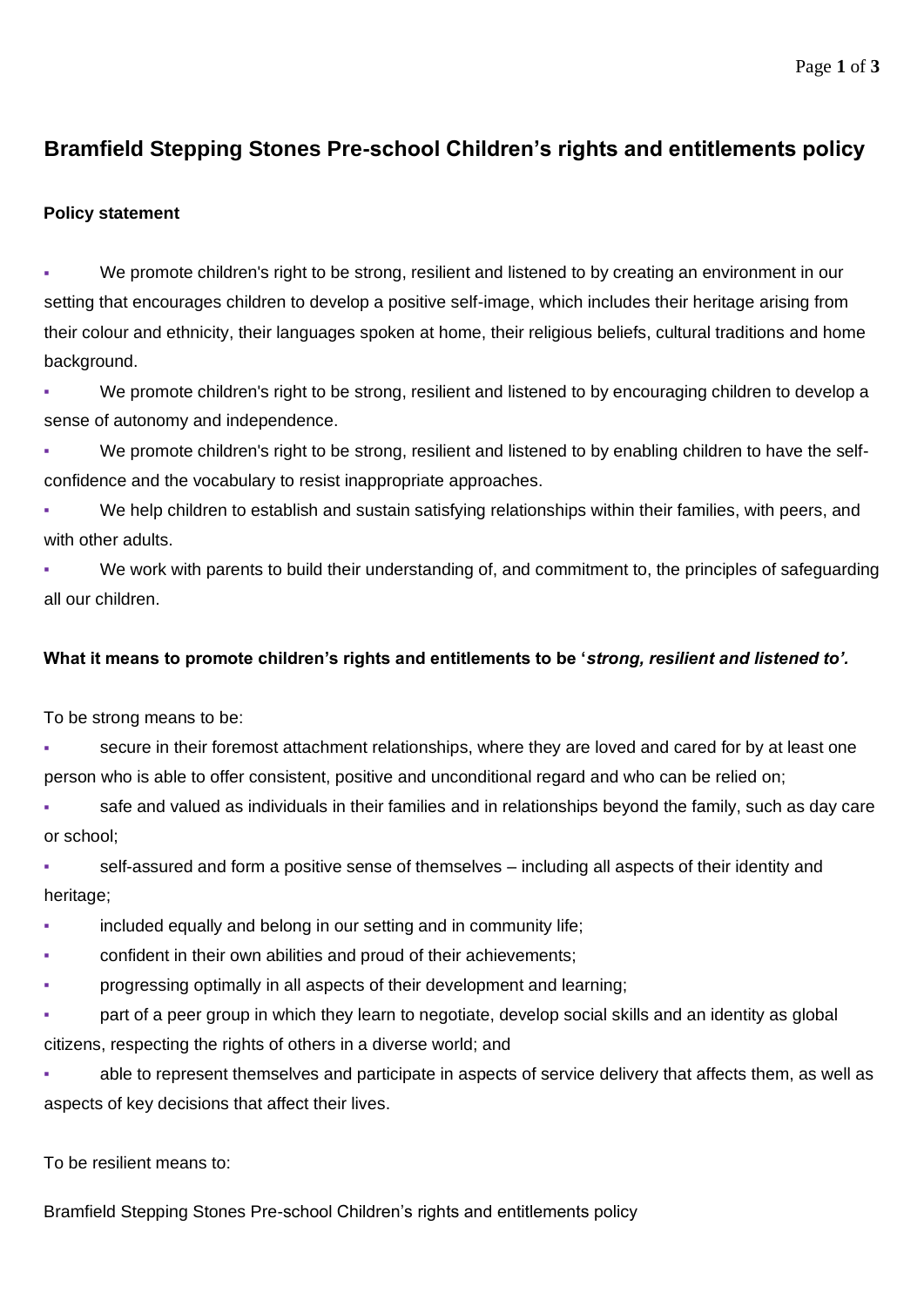- be sure of their self-worth and dignity;
- be able to be assertive and state their needs effectively;
- be able to overcome difficulties and problems;
- be positive in their outlook on life;
- be able to cope with challenge and change;
- have a sense of justice towards themselves and others;
- develop a sense of responsibility towards themselves and others; and
- be able to represent themselves and others in key decision-making processes.

To be listened to means:

- adults who are close to children recognise their need and right to express and communicate their thoughts, feelings and ideas;
- adults who are close to children are able to tune in to their verbal, sign and body language in order to understand and interpret what is being expressed and communicated;
- adults who are close to children are able to respond appropriately and, when required, act upon their understanding of what children express and communicate; and
- adults respect children's rights and facilitate children's participation and representation in imaginative and child centred ways in all aspects of core services.